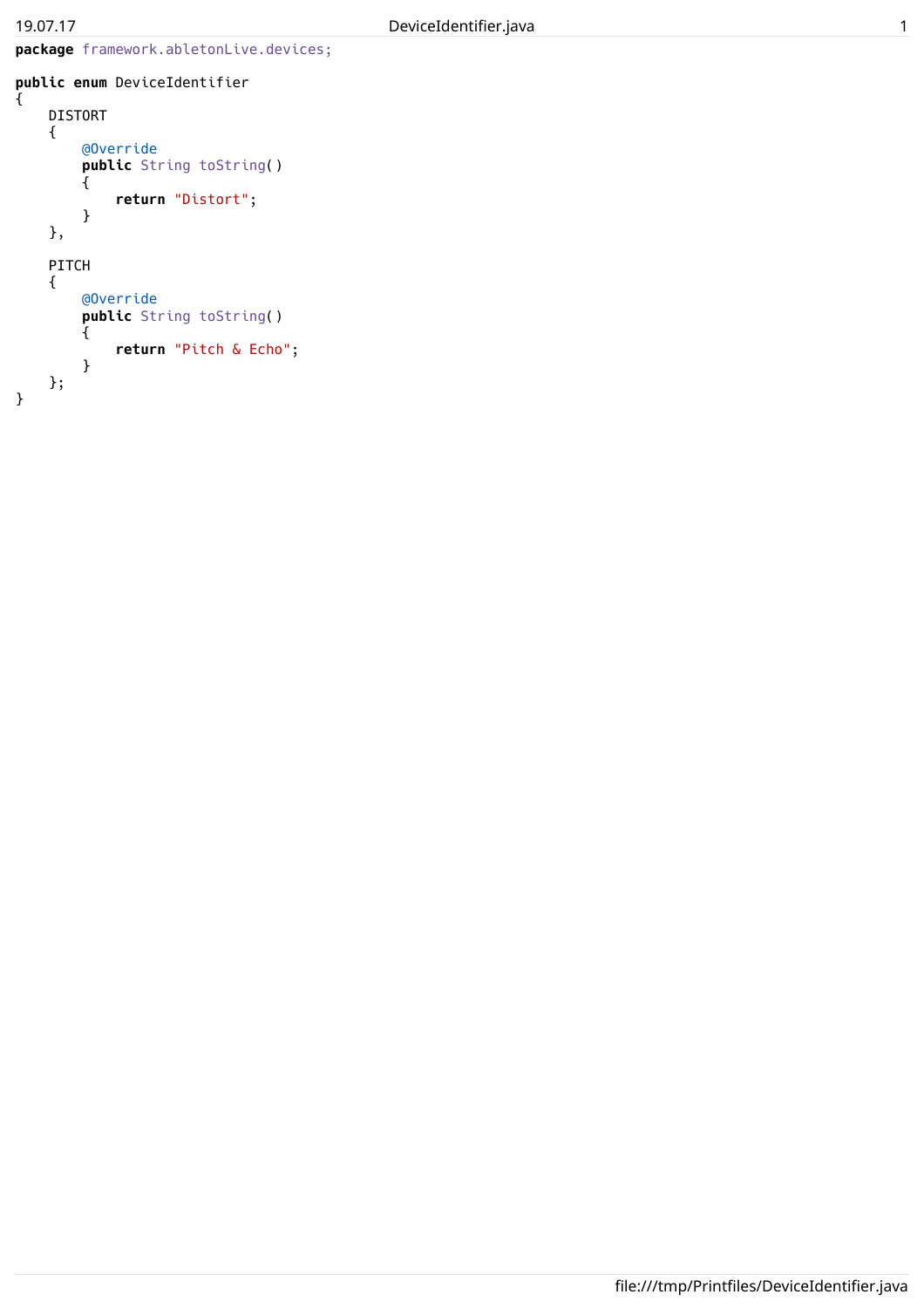```
package framework.abletonLive.devices;
import java.time.Duration;
import java.time.Instant;
import java.util.Arrays;
import java.util.Date;
import java.util.List;
import framework.abletonLive.AbletonLiveOSCController;
import framework.com.illposed.osc.OSCListener;
import framework.com.illposed.osc.OSCMessage;
import framework.com.illposed.osc.OSCPortIn;
import framework.com.illposed.osc.utility.OSCMessageSender;
import framework.com.illposed.osc.utility.OSCRegexAddressSelector;
public abstract class Device implements OSCListener
\mathcal{L}private final String \qquad \qquad listReply_ \qquad \qquad = "/live/devicelist";private final String \begin{array}{lll}\n\text{parameter} & \text{parameter} \\
\text{average} & \text{parameter} \\
\text{average} & \text{parameter}\n\end{array}private final String baramRangeReply = "/live/device/range";
    private final DeviceIdentifier identifier_;
    private final OSCMessageSender oscMessageSender_;
   private final int trackIndex<sub>_;</sub>
   private final String trackName<sub>_</sub>;
   private int deviceIndex = -1;
   private boolean receiveListReply_ = false;
   private boolean receiveParamReply_ = false;
   private boolean receiveParamRangeReply_ = false;
    /**
    * Use </br>
    * {@link AbletonLiveOSCController#addDevice(String, DeviceIdentifier)}
    * or</br>
     * {@link AbletonLiveOSCController#addDevice(framework.abletonLive.Track, DeviceIdentifier)}</br>
     * to create a device!
    */
    public Device(DeviceIdentifier identifier, OSCMessageSender oscMessageSender, OSCPortIn oscPortIn, int
   trackIndex,
           String trackName)
    {
        identifier_ = identifier;
        oscMessageSender_ = oscMessageSender;
        trackIndex_ = trackIndex;
        trackName_ = trackName;
        oscPortIn.addListener(new OSCRegexAddressSelector(listReply_, paramReply_, paramRangeReply_),
       this);
        init();
    }
    private void init()
    {
        receiveListReply_ = true;
        List<Object> args = Arrays.asList(trackIndex_);
        oscMessageSender_.send(new OSCMessage("/live/devicelist", args));
        waitForListReply(1000);
        if (deviceIndex \lt 0)
        \overline{f}throw new IllegalStateException(identifier_.toString() + " not a device of the track " +
           trackName_);
        }
    }
    private void waitForListReply(int timeout)
    {
        boolean timedout = false;
        Instant start = Instant.now();
        while (!timedout && receiveListReply_)
```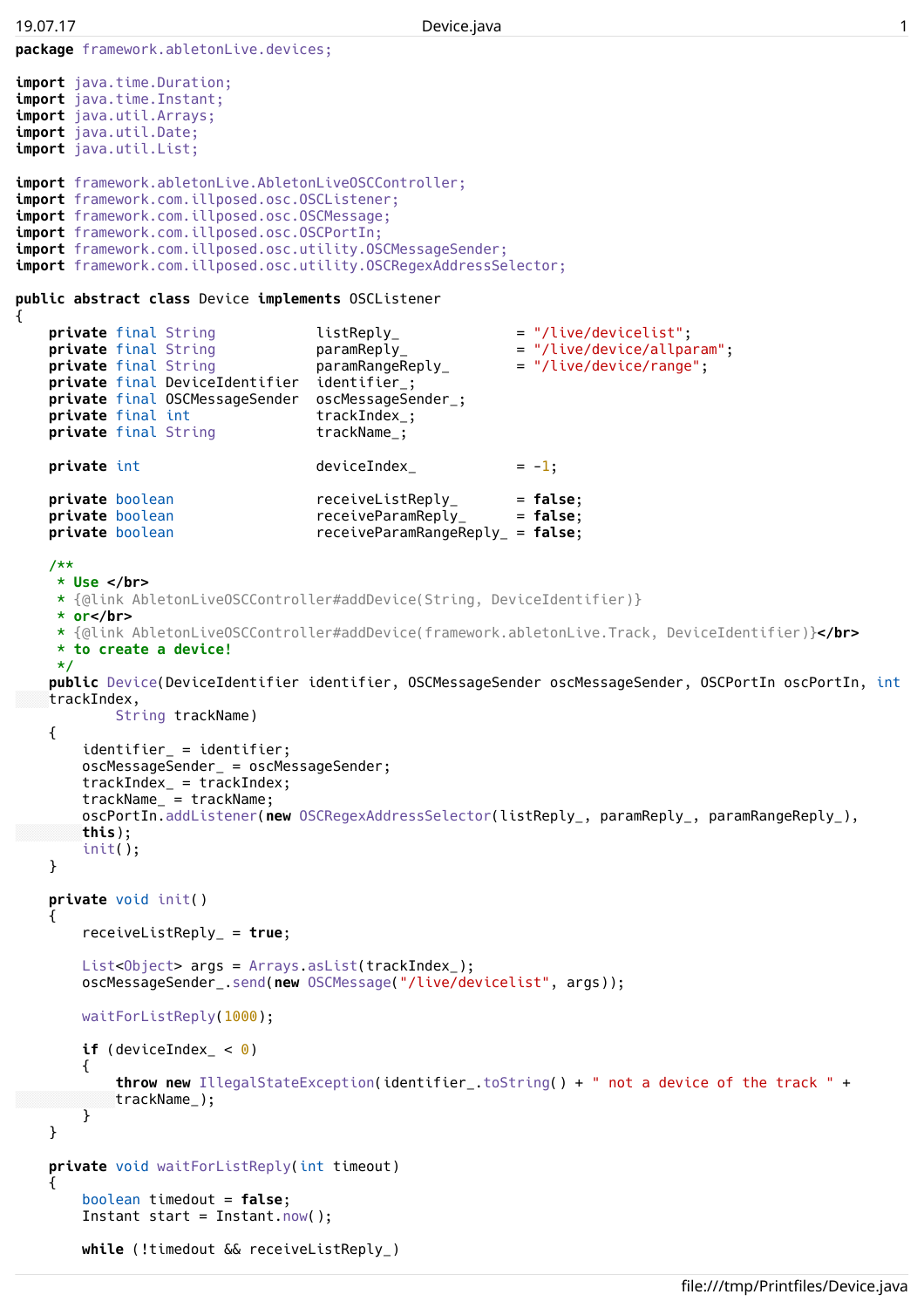```
{
        long diff = Duration.between(start, Instant.now()).toMillis();
        timedout = diff >= timeout;
        try
        {
            Thread.sleep(20);
        } catch (InterruptedException e)
        {
            e.printStackTrace();
        }
    }
}
/**
 * <b>Debugmethod</b></br>
 * Triggers Ableton Live to send a list whith all parameter associated with
 * this device.
 */
public void requestParameters()
\mathfrak{t}receiveParamReply_ = true;
    List<Object> args = Arrays.asList(trackIndex_, deviceIndex_);
    oscMessageSender_.send(new OSCMessage("/live/device", args));
}
/**
 * <b>Debugmethod</b></br>
 * Triggers Ableton Live to send the range of all parameters of this device.
 */
public void requestParameterRange()
{
    receiveParamRangeReply_ = true;
    List<Object> args = Arrays.asList(trackIndex_, deviceIndex_);
    oscMessageSender_.send(new OSCMessage("/live/device/range", args));
}
protected DeviceIdentifier getIdentifier()
{
    return identifier_;
}
protected OSCMessageSender getOscMessageSender()
{
    return oscMessageSender_;
}
protected int getTrackIndex()
{
    return trackIndex_;
}
protected int getDeviceIndex()
{
    return deviceIndex_;
}
@Override
public void acceptMessage(Date time, OSCMessage message)
{
    if (receiveListReply_ && message.getAddress().matches(listReply_))
    {
        List<Object> args = message.getArguments();
        for (int i = 1; i < args.size(); i += 2)
        \mathcal{L}int deviceIndex = (int) message.getArguments().get(i);
            String deviceName = (String) message.getArguments().get(i + 1);
            if (deviceName.toLowerCase().matches(identifier_.toString().toLowerCase()))
            {
                deviceIndex = deviceIndex;
                receiveListReply_ = false;
            }
        }
```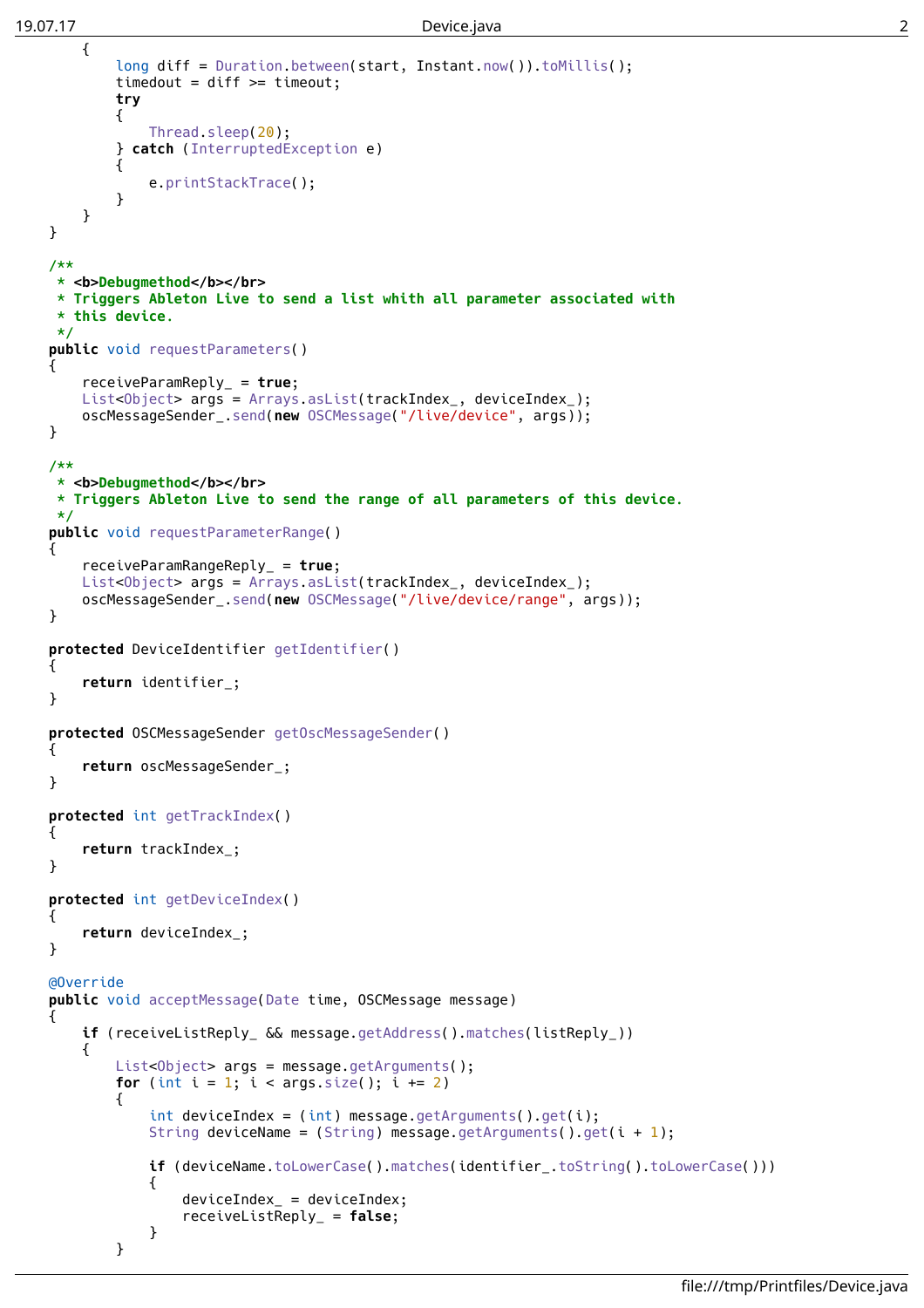## 19.07.17 Device.java 3

```
} else if (receiveParamReply_ && message.getAddress().matches(paramReply_))
        {
            receiveParamReply_ = false;
            System.out.println("Parameter of device " + identifier .toString() + " (track " + trackName +
            \mathbb{I}):");
            List<Object> args = message.getArguments();
            for (int i = 2; i < args.size(); i += 3)
            {
                System.out.print("\tname: " + args.get(i + 2).toString());
                System.out.print("\t\tindex: " + args.get(i).toString(i);System.out.println("\tvalue: " + args.get(i + 1).toString());
            }
        } else if (receiveParamRangeReply_ && message.getAddress().matches(paramRangeReply_))
        {
            receiveParamRangeReply_ = false;
            List<Object> args = message.getArguments();
            System.out.println("Range of the requestet parameter of device " + identifier_.toString() + "
            on track "
                    + trackName_ + " is:");
            for (int i = 2; i < args.size(); i += 3)
            {
                System.out.print("\tparam: " + args.get(i).toString());
                System.out.print("\tmin: " + args.get(i + 1).toString();System.out.println("\tmax: " + args.get(i + 2).toString());
            }
        }
    }
   @Override
    public String toString()
    {
        return "name: " + identifier_ + " track: " + trackName_ + " device index: " + deviceIndex_;
    }
}
```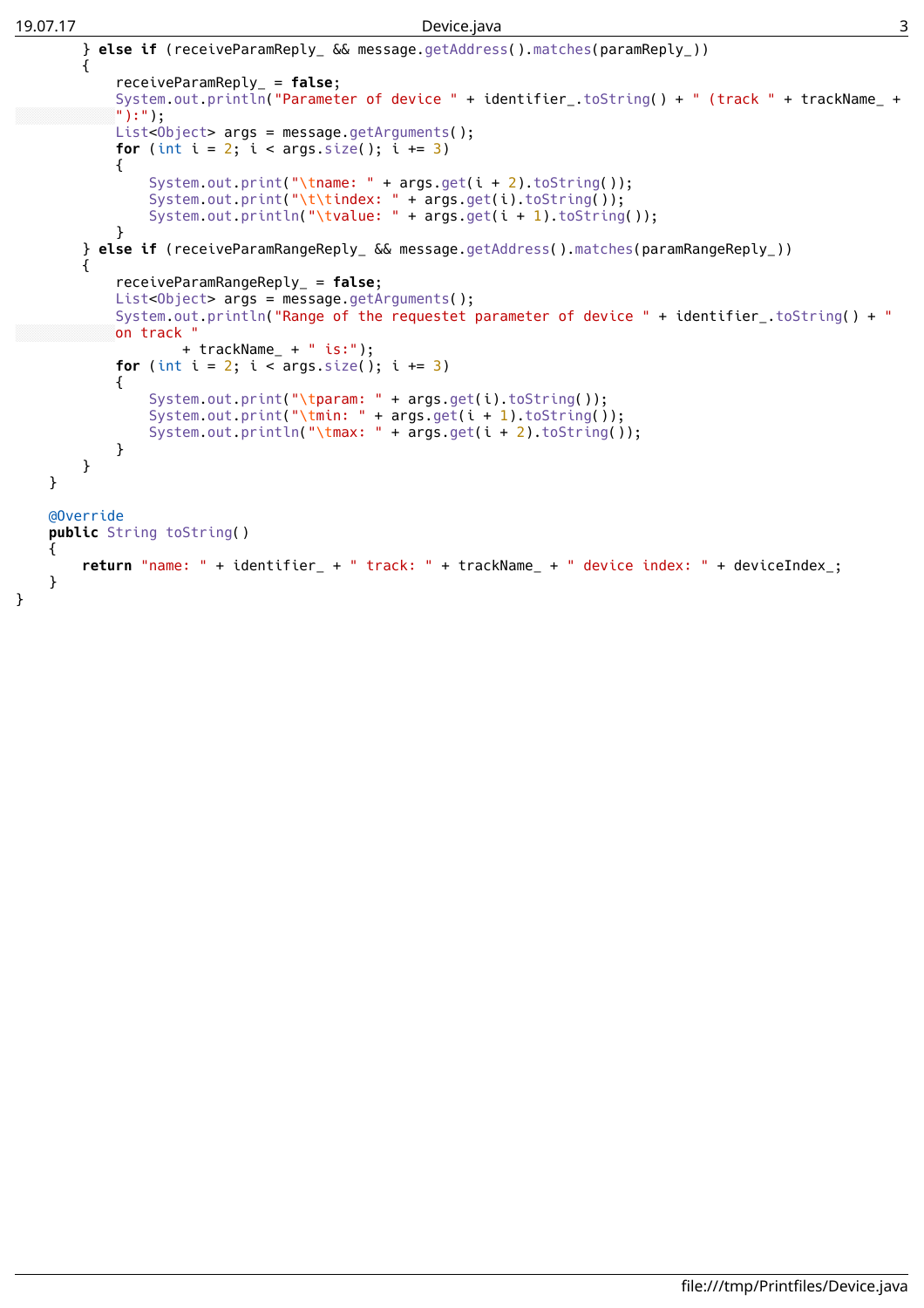```
package framework.abletonLive.devices;
import java.util.Arrays;
import java.util.List;
import framework.abletonLive.AbletonLiveOSCController;
import framework.com.illposed.osc.OSCMessage;
import framework.com.illposed.osc.OSCPortIn;
import framework.com.illposed.osc.utility.OSCMessageSender;
public class DistortDevice extends Device
\mathbf{f}// Paramter indices
   private final int on = 0;
   private final int freq = 1;
   private final int width = 2;
   private final int drive_ = 3;<br>private final int dryWet_ = 4;
   private final int dryWet<sub>_</sub> = 4;<br>private final int tone_ = 5;
   private final int tone_
   private final int dynamics = 6;
    //
    /**
    * Use </br>
    * {@link AbletonLiveOSCController#addDevice(String, DeviceIdentifier)}
    * or</br>
    * {@link AbletonLiveOSCController#addDevice(framework.abletonLive.Track, DeviceIdentifier)}</br>
    * to create a device!
    */
    public DistortDevice(OSCMessageSender oscMessageSender, OSCPortIn portIn, int trackIndex, String
    trackName)
    {
        super(DeviceIdentifier.DISTORT, oscMessageSender, portIn, trackIndex, trackName);
    }
    /**
    * Sets the filter freq parameter of this device.
    *
    * @param value range: 0.0 to 1.0
    */
    public void setFilterFreq(double value)
    {
        List<Object> args = Arrays.asList(getTrackIndex(), getDeviceIndex(), freq_, (float)value);
        getOscMessageSender().send(new OSCMessage("/live/device", args));
    }
    /**
     * Sets the filter width parameter of this device.
    *
    * @param value range: 0.5 to 9.0
    */
    public void setFilterWidth(double value)
    \mathbf{f}List<Object> args = Arrays.asList(getTrackIndex(), getDeviceIndex(), width_, (float)value);
        getOscMessageSender().send(new OSCMessage("/live/device", args));
    }
    /**
    * Sets the drive parameter of this device.
     *
    * @param value range: 0.0 to 100.0
    */
    public void setDrive(double value)
    {
        List<Object> args = Arrays.asList(getTrackIndex(), getDeviceIndex(), drive_, (float)value);
        getOscMessageSender().send(new OSCMessage("/live/device", args));
    }
    /**
    * Sets the dry/wet parameter of this device.
     *
     * @param value range: 0.0 to 100.0
    */
```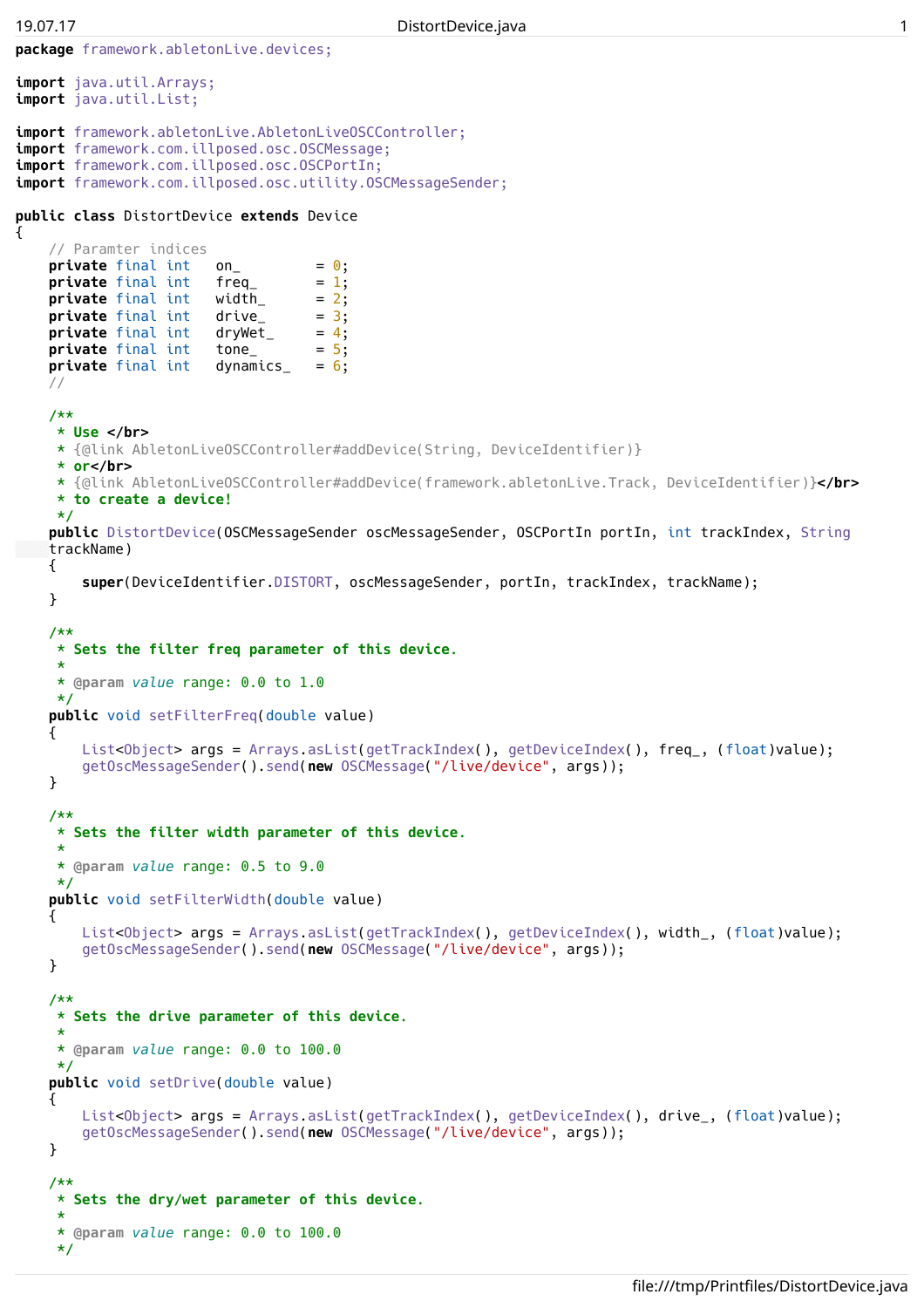}

```
public void setDryWet(double value)
\overline{A}List<Object> args = Arrays.asList(getTrackIndex(), getDeviceIndex(), dryWet_, (float)value);
    getOscMessageSender().send(new OSCMessage("/live/device", args));
}
/**
 * Sets the tone parameter of this device.
 *
 * @param value range: 0.0 to 100.0
 */
public void setTone(double value)
{
    List<Object> args = Arrays.asList(getTrackIndex(), getDeviceIndex(), tone_, (float)value);
    getOscMessageSender().send(new OSCMessage("/live/device", args));
}
/**
 * Sets the preserve dynamics parameter of this device.
 *
 * @param value range: 0.0 to 1.0
 */
public void setPreserveDynamics(double value)
{
    List<Object> args = Arrays.asList(getTrackIndex(), getDeviceIndex(), dynamics_, (float)value);
    getOscMessageSender().send(new OSCMessage("/live/device", args));
}
/**
 * Activates this device.
 */
public void on()
{
    List<Object> args = Arrays.asList(getTrackIndex(), getDeviceIndex(), on_, 1.0f);
    getOscMessageSender().send(new OSCMessage("/live/device", args));
}
/**
 * Deactivates this device.
 */
public void off()
{
    List<Object> args = Arrays.asList(getTrackIndex(), getDeviceIndex(), on_, 0.0f);
    getOscMessageSender().send(new OSCMessage("/live/device", args));
}
```